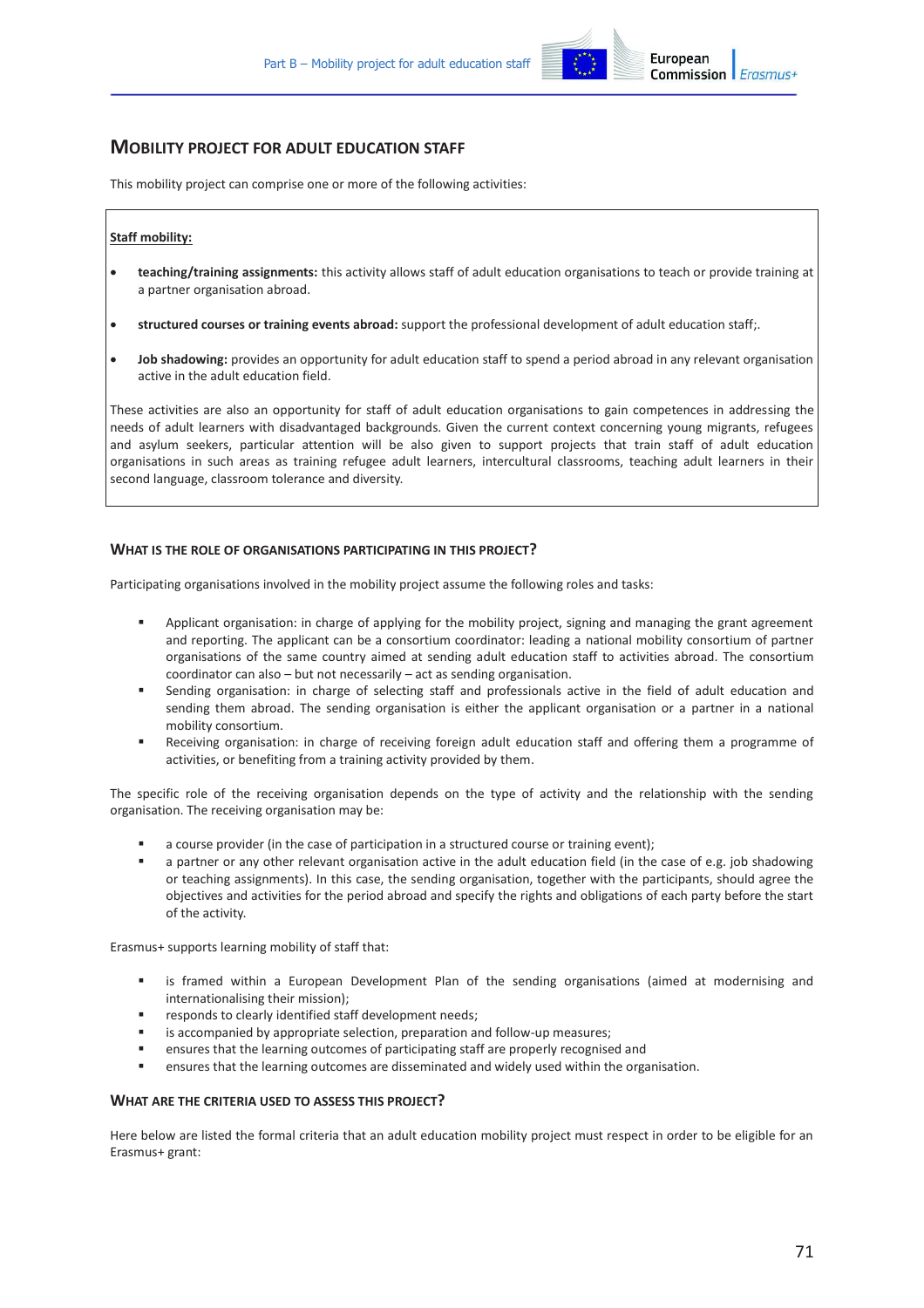

# **ELIGIBILITY CRITERIA**

| <b>Eligible activities</b>                      | An adult education mobility project must comprise one or more of the following activities:                                                                                                                                                                                                           |  |
|-------------------------------------------------|------------------------------------------------------------------------------------------------------------------------------------------------------------------------------------------------------------------------------------------------------------------------------------------------------|--|
|                                                 | ш<br>teaching/training assignments;                                                                                                                                                                                                                                                                  |  |
|                                                 | ш<br>structured courses or training events abroad;                                                                                                                                                                                                                                                   |  |
|                                                 | ш<br>job shadowing                                                                                                                                                                                                                                                                                   |  |
|                                                 | A participating organisation can be:                                                                                                                                                                                                                                                                 |  |
| <b>Eligible participating</b><br>organisations  | any public or private organisation active in the field of non-vocational adult<br>education (defined as adult education organisation)                                                                                                                                                                |  |
|                                                 | or                                                                                                                                                                                                                                                                                                   |  |
|                                                 | any public or private organisation active in the labour market or in the fields of<br>education, training and youth.                                                                                                                                                                                 |  |
|                                                 | For example, such organisations can be:                                                                                                                                                                                                                                                              |  |
|                                                 | an adult education school/institute/centre;<br>$\overline{\phantom{m}}$<br>an establishment for adult learners with special needs;                                                                                                                                                                   |  |
|                                                 | a higher education institution (including those providing educational opportuni-<br>ties for adults);                                                                                                                                                                                                |  |
|                                                 | a public or private, a small, medium or large enterprise (including social enter-<br>prises);                                                                                                                                                                                                        |  |
|                                                 | a social partner or other representative of working life, including chambers of<br>commerce, craft/professional associations and trade unions;<br>a public body at local, regional or national level;                                                                                                |  |
|                                                 | a research institute;                                                                                                                                                                                                                                                                                |  |
|                                                 | a foundation;                                                                                                                                                                                                                                                                                        |  |
|                                                 | a school/institute/educational centre;<br>a non-profit organisation, association, NGO;                                                                                                                                                                                                               |  |
|                                                 | a cultural organisation, library, museum;                                                                                                                                                                                                                                                            |  |
|                                                 | a body providing career guidance, professional counselling and information ser-<br>vices.                                                                                                                                                                                                            |  |
|                                                 | Each organisation must be established in a Programme Country.                                                                                                                                                                                                                                        |  |
|                                                 | A non-vocational adult education organisation sending its staff abroad;                                                                                                                                                                                                                              |  |
| Who can apply?                                  | A non-vocational adult education organisation, acting as coordinator of a national<br>٠<br>mobility consortium of non-vocational adult education organisations.                                                                                                                                      |  |
|                                                 | Individuals cannot apply directly for a grant.                                                                                                                                                                                                                                                       |  |
| <b>Number of participating</b><br>organisations | Only the sending organisation needs to be identified at the time of applying for a grant.                                                                                                                                                                                                            |  |
|                                                 | However, in the case of projects presented by a national mobility consortium, all members of<br>the consortium must be from the same Programme Country and need to be identified at the<br>time of applying for a grant. A consortium must comprise at least three adult education<br>organisations. |  |
|                                                 | During the stage of implementation of the mobility project, minimum two organisations (at<br>least one sending and at least one receiving organisation) from different Programme Countries<br>must be involved.                                                                                      |  |
| <b>Duration of project</b>                      | 1 to 2 years. The applicant must choose the duration at application stage, based on the<br>objective of the project and on the type of activities planned over time.                                                                                                                                 |  |
|                                                 | From 2 days to 2 months, excluding travel time.                                                                                                                                                                                                                                                      |  |
| <b>Duration of activity</b>                     | The minimum 2 days must be consecutive.                                                                                                                                                                                                                                                              |  |
| Venue(s) of the activity                        | Participants must carry out their mobility activity abroad, in another Programme Country.                                                                                                                                                                                                            |  |
| <b>Eligible participants</b>                    | Staff in charge of adult education, in a working relation with the sending adult education<br>organisation(s), as well as ther staff involved in the strategical development of the organisation.                                                                                                    |  |
| Where to apply?                                 | To the National Agency of the country in which the applicant organisation is established.                                                                                                                                                                                                            |  |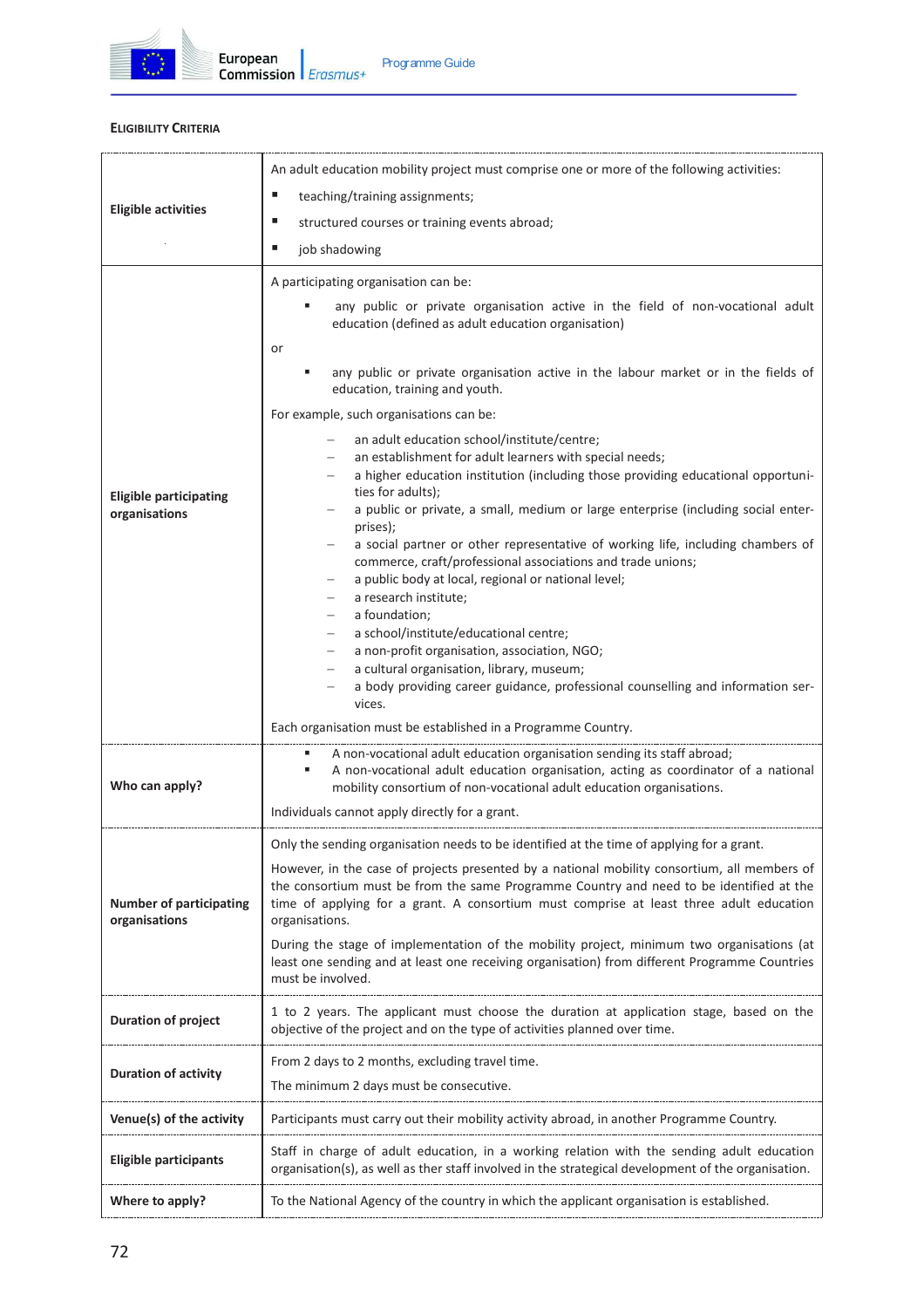

| When to apply? | Applicants have to submit their grant application by 2 February at 12:00 (midday Brussels time)<br>for projects starting between 1 June and 31 December of the same year.                                                                                                   |  |
|----------------|-----------------------------------------------------------------------------------------------------------------------------------------------------------------------------------------------------------------------------------------------------------------------------|--|
|                | Possible additional deadline:                                                                                                                                                                                                                                               |  |
|                | National Agencies may organise a second round of applications if funds remain unused, for<br>which the rules set out in this Guide will also apply. National Agencies will inform of this<br>possibility via their website.                                                 |  |
|                | If a second round is organised, applicants have to submit their grant application by 4 October at<br>12:00 (midday Brussels time) for projects starting between 1 January and 31 May of the<br>following year.                                                              |  |
| How to apply?  | Please see Part C of this Guide for details on how to apply.                                                                                                                                                                                                                |  |
| Other criteria | An adult education organisation or national mobility consortium of adult education<br>organisations can apply only once per selection round. However an adult education<br>organisation may be part of or coordinate several different consortia applying at the same time. |  |

Applicant organisations will be assessed against the relevant **exclusion and selection criteria**. For more information please consult Part C of this Guide.

### **AWARD CRITERIA**

Projects will be assessed against the following criteria:

|                                                        | The relevance of the proposal to:<br>٠                                                                                                                                                                         |
|--------------------------------------------------------|----------------------------------------------------------------------------------------------------------------------------------------------------------------------------------------------------------------|
|                                                        | the objectives of the Action (see section "What are the aims of a mo-<br>bility project");                                                                                                                     |
| <b>Relevance of the project</b><br>(maximum 30 points) | the needs and objectives of the participating organisations and of the<br>individual participants.                                                                                                             |
|                                                        | The extent to which the proposal is suitable of:<br>٠                                                                                                                                                          |
|                                                        | producing high-quality learning outcomes for participants;                                                                                                                                                     |
|                                                        | reinforcing the capacities and international scope of the participating<br>organisations.                                                                                                                      |
|                                                        | The clarity, completeness and quality of all the phases of the project<br>٠<br>proposal (preparation, implementation of mobility activities and follow-<br>$up)$ ;                                             |
|                                                        | The consistency between project objectives and activities proposed;<br>٠                                                                                                                                       |
|                                                        | The quality of the European Development Plan of the applicant<br>٠<br>organisation;                                                                                                                            |
| Quality of the project design and<br>implementation    | ٠<br>The quality of the practical arrangements, management and support<br>modalities;                                                                                                                          |
| (maximum 40 points)                                    | The quality of the preparation provided to participants;<br>٠                                                                                                                                                  |
|                                                        | The quality of arrangements for the recognition and validation of<br>٠<br>participants' learning outcomes, as well as the consistent use of European<br>transparency and recognition tools;                    |
|                                                        | The appropriateness of measures for selecting and/or involving<br>٠                                                                                                                                            |
|                                                        | participants in the mobility activities;                                                                                                                                                                       |
|                                                        | ×,<br>If applicable, the quality of cooperation and communication between the<br>participating organisations, as well as with other relevant stakeholders.                                                     |
|                                                        | ٠<br>The quality of measures for evaluating the outcomes of the project;                                                                                                                                       |
|                                                        | The potential impact of the project:<br>٠                                                                                                                                                                      |
| <b>Impact and dissemination</b>                        | on participants and participating organisations during and after the<br>project lifetime;                                                                                                                      |
| (maximum 30 points)                                    | outside the organisations and individuals directly participating in the<br>-<br>project, at local, regional, national and/or European levels.                                                                  |
|                                                        | The appropriateness and quality of measures aimed at disseminating the<br>٠<br>outcomes of the project within and outside the participating organisations.<br>(including the use of EPALE, whenever relevant). |